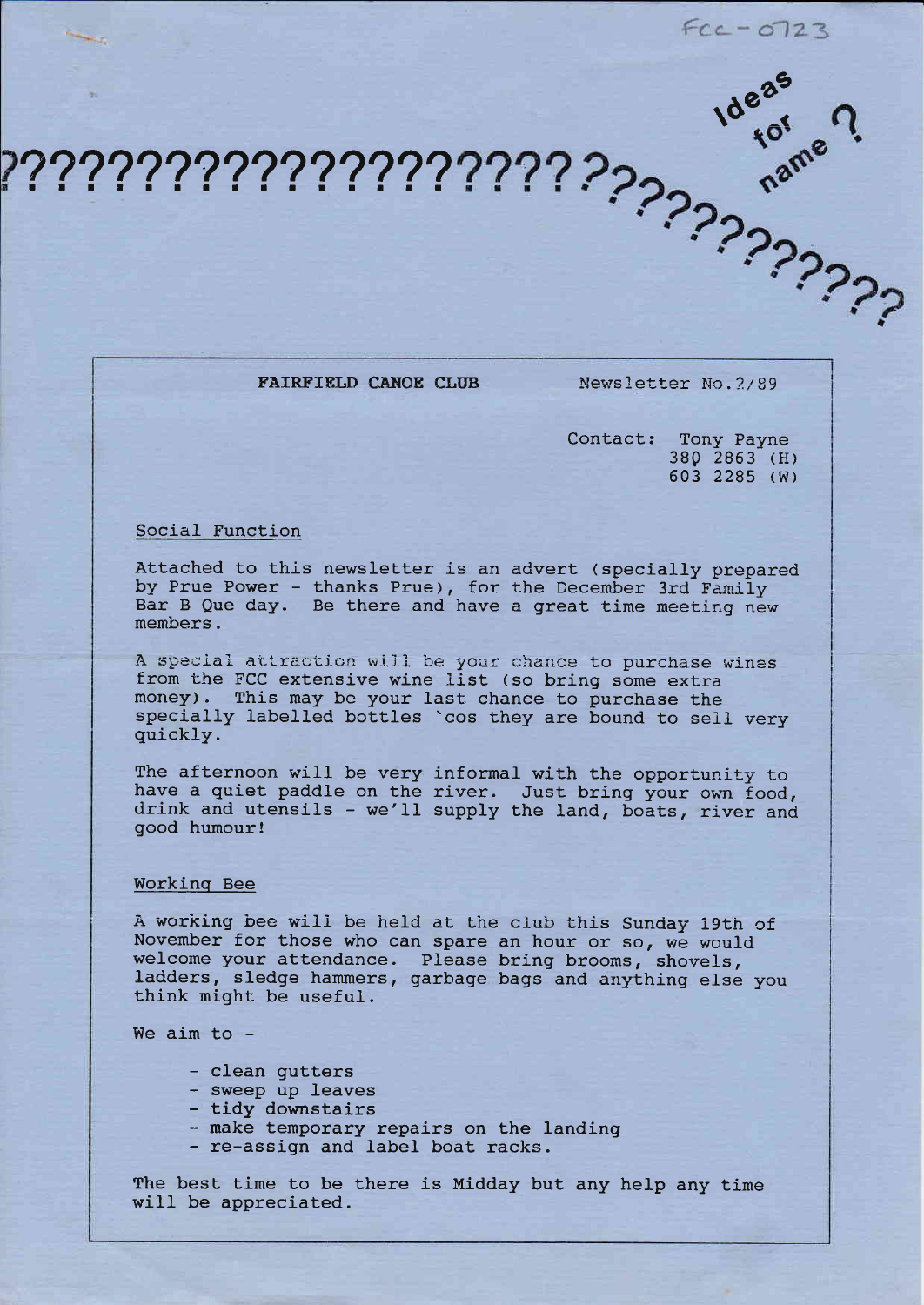### Members News

Over the last month we have gained several new members, so we warmly welcome

> Neville Bird (Birdie) Paul Kearney David Bellette John Lans (C-7) and friends Ke1vin and Jennifer McMeeken

Don't forget the new 'temporary' membership is available - only \$20 per month for a maximum of 6 months. On<br>expiry you can then put the amount paid toward a full or<br>associate membership.

## Coachinq and Training

Don't forget the expert coaching and training sessions run by Zolli Szigeti. Over the last few months as many as 14 boats of all types and standards have been out early on Sunday mornings.

Note the times;

Sunday morning 9.00 am Beginners Class (1 hr) 10.00 am Training Squad (2 hrs)

Wednesday afternoon 5.00 pm Training Squad (2 hrs)

Contact Zolli 874 1260 for further information.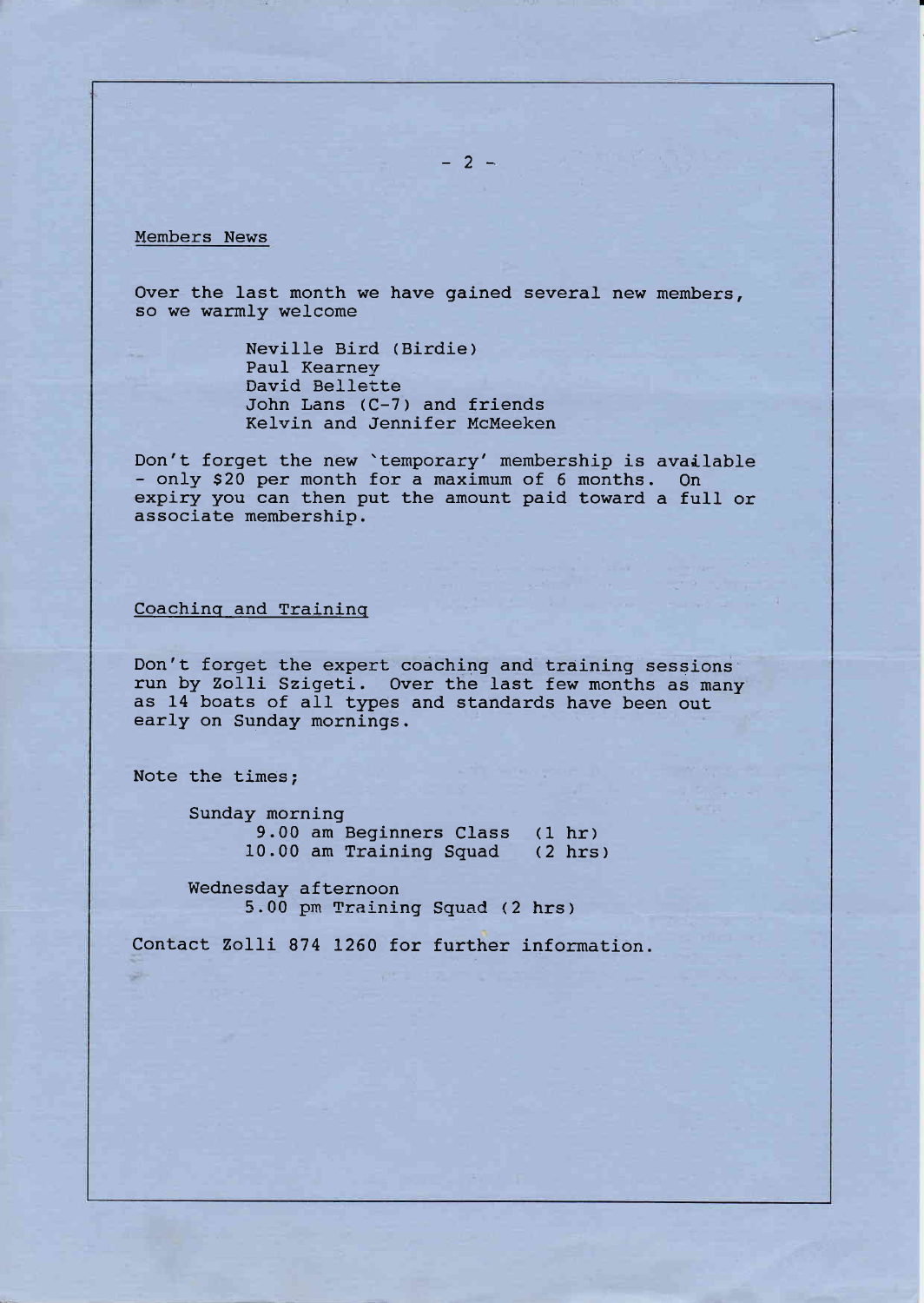### Race News

At the recent Red Cross Echuca Mini Marathon the club was well represented and members performed very successfully.

Results to date were

David Ross 3rd TC-1 Mens Vet 40<br>Paul Kearney 5th TC-1 Mens Vet 40 PC-1 Mens Vet 40 (first race in TC-1)

Benjamin Lindner 5th TC-2 Mens Open<br>(with Richard Revel - why don't you join the club,. Richard? )

Joe Alia Michael Loftus-Hills John Golino Bass Wakim Andre Kowalski (still in the old track suit pants) Peter Ohman (last minute, emergency - thanks Peter) Tony Payne 1st, C-7 Mens Open. New class record for the race.

Bad luck for Alex James who was toocrook to paddle next year, A1ex.

Any other race results should be phoned through to Tony Payne ( 603 2285 (W), 380 2863 (H) ).

Rumour has it that John Mayne needed a truck to carry all his medals back from the recent Masters games in South Australia. Stay tuned for confirmation.

#### Other News

Since the last newsletter some ideas for fund raising have been received. These include:

> Car Stickers<br>T-Shirts, new designs required Chocolate sales.

Other ideas welcome.